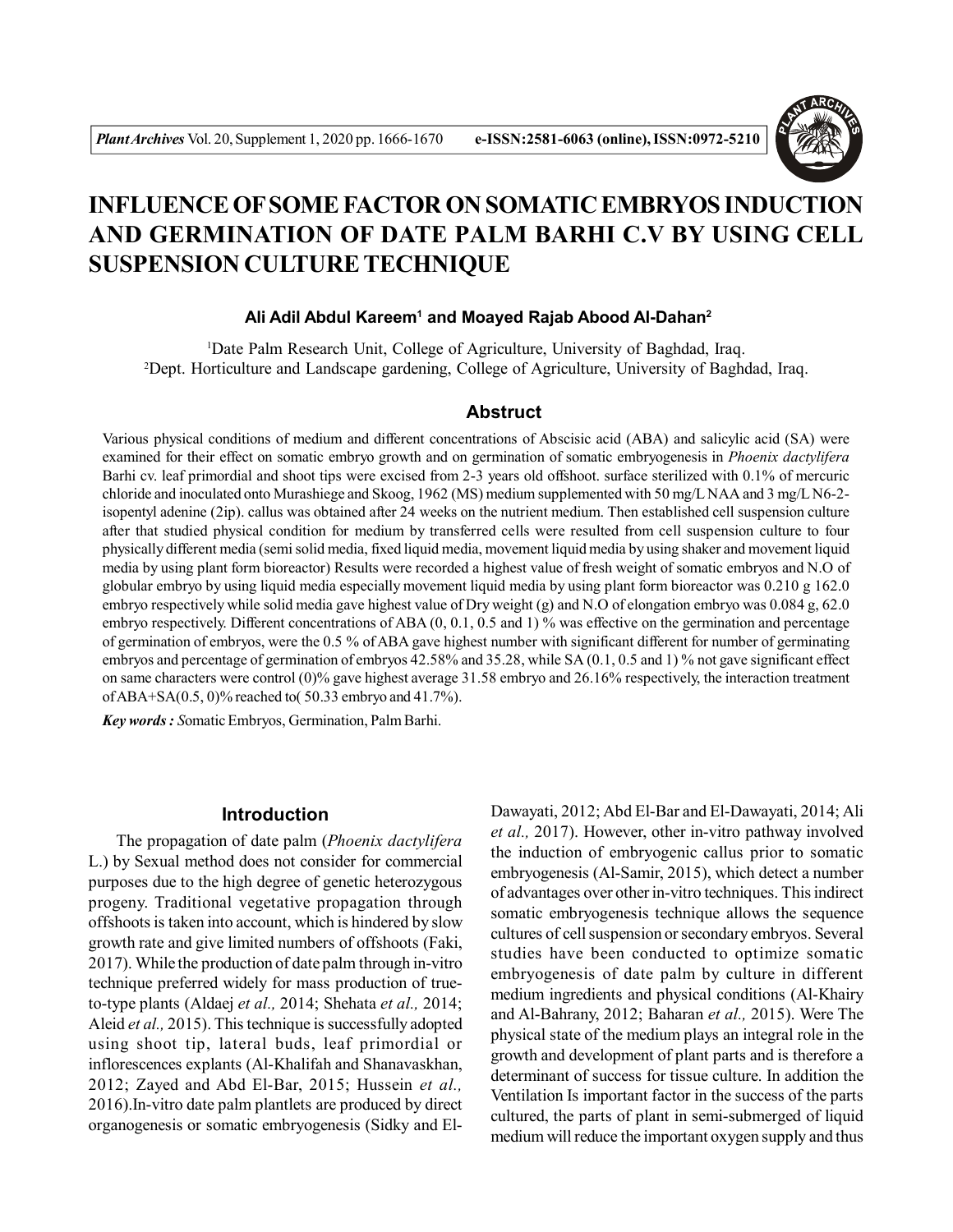reduce the amount of liquid medium in the container or work more like bridges to make the vegetation float on the liquid surface and thus reduce the submerged volume, In other cases Submerge of the culture so shakers are used at the same time, it is necessary to take into account the damages caused by the shaking process resulting from the collision of the cells some of them and with the walls of the container planted in it. The liquid medium may provide good growth for the culture parts through the supply of nutrients in addition, the resulting secretions are diluted in the liquid medium (pierik, 1999). There is a lot of research confirmed the need to use the semi-soild medium for most stages of plant parts and is prepared by adding the material agar to the medium, Tisserate  $\&$  Gabr (1985) emphasized the use of solid medium in all phases of cultivation because cultivation in liquid media performs what is known as tissue vitrification, in the same direction A study conducted by Othmani *et al*., (2009) showed that the semi solid medium stimulated the formation of somatic embryos and germination of embryos while the less germination of embryos in liquid media because occurrence vitrification, In another side some Researchers found that use of liquid medium gave positive results in increase fresh weight of callus and number of embryo, Were khieralla (2007) found the Agitated liquid medium by shaker gave highest adventitious bud 18 buds during of duration 54 days from inflorescences callus tissue of *phoenix dactyliferae* Barhi cv while the number of buds was 12.4 in semi solid media with duration 72 days. And recently Nayyef (2019) found best result by using liquid media in (Plant form Bioreactor) with change with different immersion duration, the result showed highest number of buds of phoenix dactyliferae 75.6 at 4 min / sec duration of immersion.

In general somatic embryogenesis protocol for date palm includes a series of consecutive stages beginning with callus induction, embryogenesis callus multiplication, somatic embryo maturation and somatic embryo germination (El Bellaj, 2000). In general, embryogenic calluses were induced on medium containing growth regulators, especially 2, 4-D and NAA (El Hadrami, 1995; ELBellaj, 2000; Fki *et al.,* 2003 and Gadalla, 2007). Maturity of somatic embryos may be induced via application of exogenous Abscisic acid (ABA) (El Bellaj, 2000). Bawis *et al*., (2015) found that ABA plays an important role in both zygotic embryo and somatic maturation. These same authors indicated that ABA promotes embryo maturation, supports the accumulation of storage proteins, starch and; lipids it prevent the formation of abnormal embryo structures and, finally prevents the mature embryo from germinating. Choi *et* *al.*, (1999); Kim *et al.,* (1999) and Klimaszewska *et al.,* (2001) reported that the culture medium constituents particularly osmoticum, has a marked effect on somatic embryos. Also, the attempt to increase the quality of somatic embryos by using the high molecular mass osmoticum, PEG 4000, and ABA was accomplished by insertion of a maturation phase of culture between multiplication (maintenance) and regeneration phase. The combined application of ABA and PEG has become a routine method for stimulation of somatic embryo maturation in some gerera of coniferales (Bozhkov and Von Arnold 1998) and selected tree species such as *H. braziliensis* (Linossier *et al.,* 1997).

Salicylic Acid (SA) is One of the important phenolic compounds, containing an aromatic ring with a hydroxyl group or its derivatives, found in plants. (Aberg, 1981). Exogenously supplied SA was shown to affect a large variety of processes in plants, including stomatal closure, seed germination, fruit yield and glycolysis (Cutt *et al.,* 1992). Salicylic acid is widely used in organic synthesis and its function as a plant hormone. It appears to have a role in systemic acquired resistance to pathogens and is able to induce various pathogen resistance proteins (Goerge *et al.,* 2008).

Therefore the aim of this study is to examine various physical conditions of medium on somatic embryo growth and different concentrations of Abscisic acid (ABA) and salicylic acid on germination of somatic embryogenesis in *Phoenix dactylifera* Barhi cv.

#### **Materials and Methods**

Off shoots (2-3 years old) of Barhi cultivar were chosen and detached from mother palm. leaves were dissected acropetaly. Shoot tips of 2 cm in length with leaves primordial (apical meristem with soft inner leaves). Explants were dipped in antioxidant solution consisted of 150mg/ L ascorbic acid plus 100 mg/L ascorbic acid (Tisserat. 1991). Explants were surface sterilized via 0.1% chloride solution containing few drops of tween-20 for 15 minutes under vacuum, and rinsed three times with sterile distilled water, The medium of callus initiation stage was composed of Murashige and Skoog (1962) (MS) salts plus the following (in mg/L); thiamine-Hcl  $1.0$ ; pyridoxine-Hcl 1.0; adenine sulfate.2H<sub>2</sub>O 40; myo-inositol 100;  $\text{NaH}_2\text{PO}_4.2\text{H}_2\text{O}$  170; sucrose 3000; activated charcoal 2000 and agar-agar 7000. The pH of the medium was adjustes to 5.7 with 0.1 N NaOH or HCl, before addition of agar. The medium was dispensed into culture jars with aliquots of 25 ml and then covered with polypropylene caps and autoclaved under 1.04Kg/cm<sup>2</sup> at 121 C for 15 minutes callus initiation medium was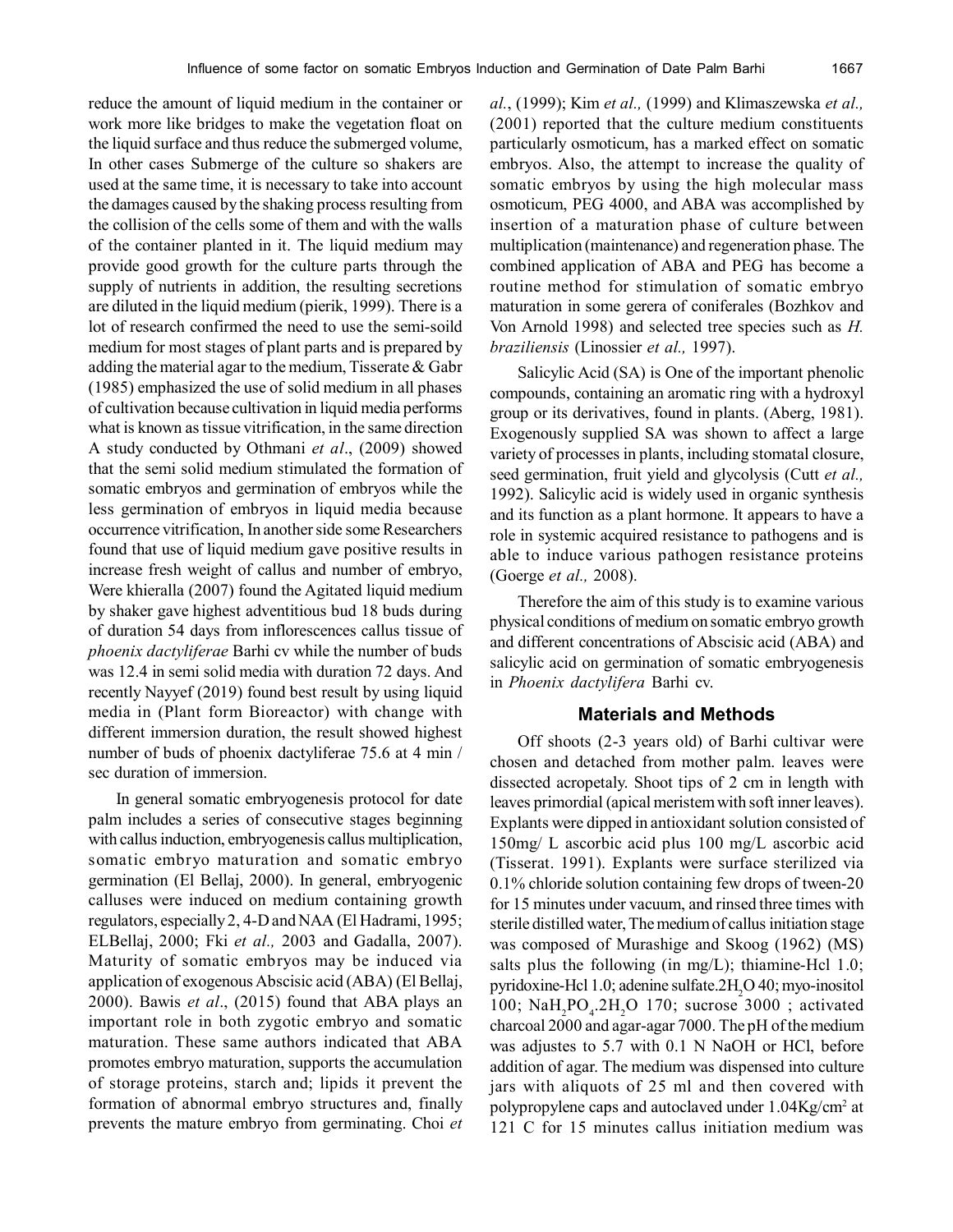supplemented with mg/L of NAA and 3 mg/LN6-2 isopentyl adenine ( 2ip), primary callus was obtained after 20 weeks of growth in full darkness. The primary callus was later transferred in medium supplemented 50 mg NAA with same component as the medium above where it was obtained embryo callus, then established cell suspension culture by transferred 1 g of friable callus from semisolid media and inoculate into a 250 ml Erlenmeyer flask containing 50 ml MS liquid medium supplemented with 30 g  $/L$  sucrose, 1.5 mg  $/L$  2ip, and 10 mg mg /L NAA without agar . incubated cultures at 16 h photoperiod of cool – white florescent light, 40 mmol/ m<sup>2</sup> / Second +- 23c and agitated at 150 rpm via shaker . maintain cultures by regular sub culturing at 2- week interval. the next stage was studied physical condition for medium by transferred cells were resulted from cell suspension culture to four physically different media (semi solid media, fixed liquid media, movement liquid media by using shaker and movement liquid media by using plant form bioreactor). We make a comparison among the medium as dry and fresh weight and number of globular and elongation embryos, the best physical condition of the four medium, it will be germination media in later stage by using different concentration of ABA (0, 0.1, 0.5, 1 )% and SA (0, 0.1, 0.5, 1)% in order to study their effect on germinating embryos and percentage of germinating embryos.

## **Results and Discussion**

**Table 1:** Effect of physical conditions of medium on the characters.

| <b>Treatment</b>      | Fresh<br>weight<br>(g) | Dry<br>(g) | No. of<br>weight globular<br>embryo | No. of<br>elongation<br>embryo |
|-----------------------|------------------------|------------|-------------------------------------|--------------------------------|
| Fixed liquid media    | 0.178                  | 0.0577     | 156.7                               | 30.0                           |
| Liquid agitated media | 0.191                  | 0.0627     | 159.3                               | 36.0                           |
| Liquid media in PLB   | 0.210                  | 0.067      | 162.0                               | 40.0                           |
| Semi-solid media      | 0.169                  | 0.084      | 120.7                               | 62.0                           |
| LSD                   | 0.017                  | 0.0061     | 8.42                                | 9.37                           |

The liquid media in plant form bioreactor exhibited significant difference in fresh weight and number of globular embryo (0.21g,162.0 embryo) also Liquid agitated media and Fixed liquid media gave high value (0.191 , 0.178) g (159.3, 156.7) embryo for character respectively compared to Semi-solid media gave lowest value in fresh weight and number of globular embryo (0.169,120.7) respectively. But Semi-solid media exhibited a significant increase in both dry weight and number of elongation embryo (0.084 g, 62.0 embryo) respectively while Fixed liquid media, Liquid agitated media and Liquid media in PLB gave lowest value (0.0577, 0.0627 and 0.067)g

(30.0,36.0 and 40.0) embryo for both characters respectively.

**Table 2:** Effect of different concentration of Abscisic acid and salicylic acid and their interaction on number of germinating embryos cultured in solid media.

| <b>ABA</b> | <b>SA</b> |       |       |       | <b>Mean of</b> |
|------------|-----------|-------|-------|-------|----------------|
|            | 0         | 0.1   | 0.5   |       | ABA            |
| $\Omega$   | 11        | 13    | 13.33 | 12.33 | 12.42          |
| 0.1        | 39        | 28.67 | 37.33 | 29    | 33.5           |
| 0.5        | 50.33     | 39    | 41.33 | 39.67 | 42.58          |
|            | 26        | 35    | 24    | 31    | 29             |
| LSD        | 5.012     |       |       |       | 2.506          |
| Mean of SA | 31.58     | 28.92 | 29    | 28    |                |
| LSD        | 2.506     |       |       |       |                |

The results of table 2 showed the concentrations of ABA at 0.5 % give highest value (42.58) embryo with significant increase compared with rest concentrations  $(0.1, 1)$ % gave  $(33.5, 29)$  embryo, while the control  $(0)$ % gave lowest value (12.42) embryo.

The number of germinating embryos was decreased with increase concentrations  $(0.1, 0.5, 0.5)$  and 1) % of SA while the control (0)% led to significant increase in number of germinating embryos (31.85)%. The result of same table showed the treatment of interaction ABA + SA  $(0.5+0)\%$  led to a significant increase (50.33) embryo beside that the treatment of interaction  $(0.1+0)\%$   $(0.1+0.5)$ %(0.5 +0.1) (0.5 + 0.5)% (0.5 + 1)% gave high value was ( 39, 37.33, 39, 41.33, 39.67) embryo respectively. While the treatments  $(0+0)\%$ ,  $(0+0.1)\%$ ,  $(0+0.5)\%$  and  $(0+0.5)\%$ 1)% gave lowest values (11, 13, 13.33 and 12.33) embryo respectively.

**Table 3:** Effect of different concentration of Abscisic acid and salicylic acid and their interaction on percentage of germinating embryos.

| <b>ABA</b> | SА    |       |       |       | <b>Mean of</b> |
|------------|-------|-------|-------|-------|----------------|
|            | 0     | 0.1   | 0.5   | 1     | ABA            |
| 0          | 9.11  | 10.77 | 11.04 | 10.22 | 10.28          |
| 0.1        | 32.31 | 23.74 | 30.93 | 24.02 | 27.75          |
| 0.5        | 41.7  | 32.31 | 34.24 | 32.86 | 35.28          |
|            | 21.54 | 28.99 | 19.88 | 25.5  | 23.98          |
| LSD        | 4.107 |       |       |       | 2.054          |
| Mean of SA | 26.16 | 23.95 | 24.02 | 23.15 |                |
| LSD        | 2.054 |       |       |       |                |

The addition of ABA table 3 as a supplement to the number of germinating embryos. at concentrations (0.5 and 0.1)% led to a significant increase in percentage of germinating embryos reached (35.28 and 27.75) respectively compared to control (0) gave 10.28%. also we found the concentration of SA 0% gave highest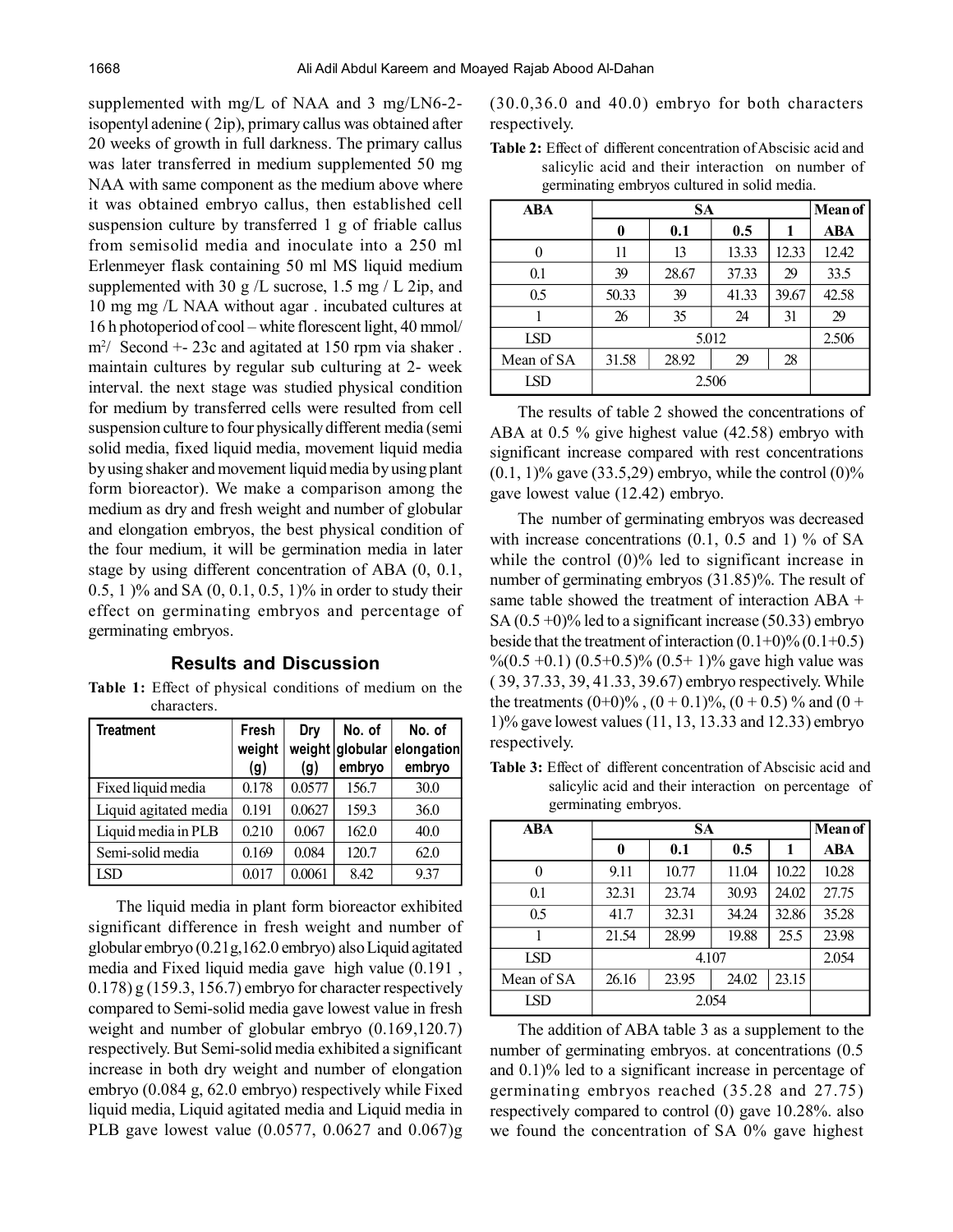percentage 26.16% with significant increase compared with the concentrations  $(0.1, 0.5, 0.5, 1)$  gave lowest percentage (23.95, 24.02 and 23,15)%. The results of same table showed interaction between ABA and SA at  $(0.5+0)\%$  achieved highest value of percentage  $(41.4)\%$ , beside this the interaction treatments ABA+SA  $(0.1 + 0)$ ,  $(0.1 + 0.5)$ ,  $(0.5 + 0.1)$ ,  $(0.5 + 0.5)$ ,  $(0.5 + 1)$ % gave high percentage (32.31,30.93,32.31, 34.24,32.86)% respectively compared with treatments interaction  $(0+0)$ ,  $(0+0.1)(0+0.5)$  and  $(0+1)\%$  gave lowest percentage of germinating embryos (9.11), (10.77), (11.04) and (10.22) % respectively .

# **Conclusion**

The experiment of table1 showed that liquid media with difference physical conditions achieved increasing of fresh weight and Number of globular embryos , may be back to containment of the liquid medium for nutrient elements and high level of water that help cells to division and increased of fresh weight and number of globular embryos, but continuously stay of the cells for long period (from established cell suspension culture until culture in treatments of liquid medium) that may led to be a type of stress, this result decrease of its growth and next development stages assimilate of dry weight and number of the elongation embryos, in the other side we found the semi solid media give high average of dry weight and number of the elongation embryos may be back to need's of the cells to the desiccation after stay in long time in cell suspension culture and treatment of liquid medium, finally desiccation factor help to growth of cells with embryos maturation and development positively. Othmani *et al*., (2009) reported that semi solid media stimulated formation somatic embryogenesis and number of elongation embryos while liquid medium led to occurrence vitrification in date palm. Dawayati *et al.*, (2018) found the liquid media increase fresh weight of cells of *phoenix dactyliferae* sewi cultivar.

The result of (Table 2, 3) showed the concentrations of (ABA) was positively effect on the number of embryo germination and increasing percentage of germinating embryos compared with ( SA ) concentrations are not up to a significant level, that may back to the role of ABA in the regulation of many physiological processes, promote maturation of somatic embryogenesis and enhance somatic quality by increasing desiccation to tolerance. (George *et al.*, 2008 and Somaidai, 2017).

Sidky and Gadalla (2014) indicated use of ABA with different concentration positively effect on germination and maturation of embryos were the concentrations (0.3 and 0.5) % gave highest number of embryo while 0.1% of ABA achieved highest percentage of germinating of embryos in date palm. AL-khayri and AL-Bahrany (2012) reported that high concentration of ABA increase number and percentage of germination embryos in date palm phoenix dacty liferae.

#### **References**

- Abd El-Bar, O.H. and M.M. El Dawayati (2014). Histological changes on regeneration in-vitro culture of date palm (*Phoenix dactylifera*) leaf explants. *Australian Journal of Crop Science*, **8:** 848-855.
- Aberg, B. (1981). Plant growth regulators. XLI. Monosubstituted benzoic acids. *Swedish J. Agric. Res*., **11:** 93-105
- Aldaej, M., S. Alturki, W. Shahata and H. Ghazzawy (2014). Effect of Potassium Nitrate on Antioxidants Production of Date Palm (*Phoenix dactylifera* L.) in vitro. *Pakistan Journal of Biological Sciences*, **12:** 1209-1218.
- Aleid, S.M., J.M. Al-Khayri and A.M. Al-Bahrany (2015). Date palm status and perspective in Saudi Arabia. In: Al-Khayri JM, Jain SM, Johnson DV, Eds. Date palm genetic resources and utilization, Springer, Dordrecht, 49-95.
- Ali, K.M., A.M. Sabbour, M.K. Khalil, A.S. Aly and A.F.Z. El-Din (2017). In-vitro morphogenesis of direct organs in date palm (*Phoenix dactylifera* L.) cv. Siwy. *International Journal of Advanced Agricultural Science and Technology*, **4:** 1-12.
- Al-Khairy, J. and A.M. Al-Bahrany (2012). Effect of abscisic acid and polyethylene glycol on the synchronization of somatic embryo development in date palm (*Phoenix dactylifera* L). *Biotechnology*, **11:** 318-325.
- Al-Khalifah, N.S. and A.E. Shanavaskhan (2012). Micropropagation of Date Palms. Asia-Pacific Consortium on Agricultural Biotechnology and Association of Agricultural Research Institutions in the Near East and North Africa, 54.
- Al-Samir, E., S. Al-Utbi and M. Abass (2015). Phytotoxic effect of 2,4-D and dicamba on date palm (*Phoenix dactylifera* L.) tissue cultures at initiation stage. *Advances in Agriculture and Botanics*, **7:** 96-108.
- Baharan, E., P. Pour, E. Mohammadi, S. Shahbaziand and Z. Hosseini (2015). Effects of some plant growth regulators and light on callus induction and explants browning in date palm (*Phoenix dactylifera* L.) *in-vitro* leaves culture. *Iranian Journal of Plant Physiology*, **5:** 1473-1481.
- Bawis, H.A., K.A. Bujliah, M.A. Bu Ali, M. El Bellaj and A.B. Abdallah (2015). Effect of abscisic acid (ABA) on somatic embryogenesis in date palm (*Phoenix dactylifera* L)., **4(2):** 031-034.
- Bozhkov, P.V. and S. Von Arnold (1998). Polyethylene glycol promotes maturation but inhibits further development of *Picea abies* somatic.
- Choi, Y.E., D.C. Yang, E.S. Yoon and K.T. Choi (1999). High